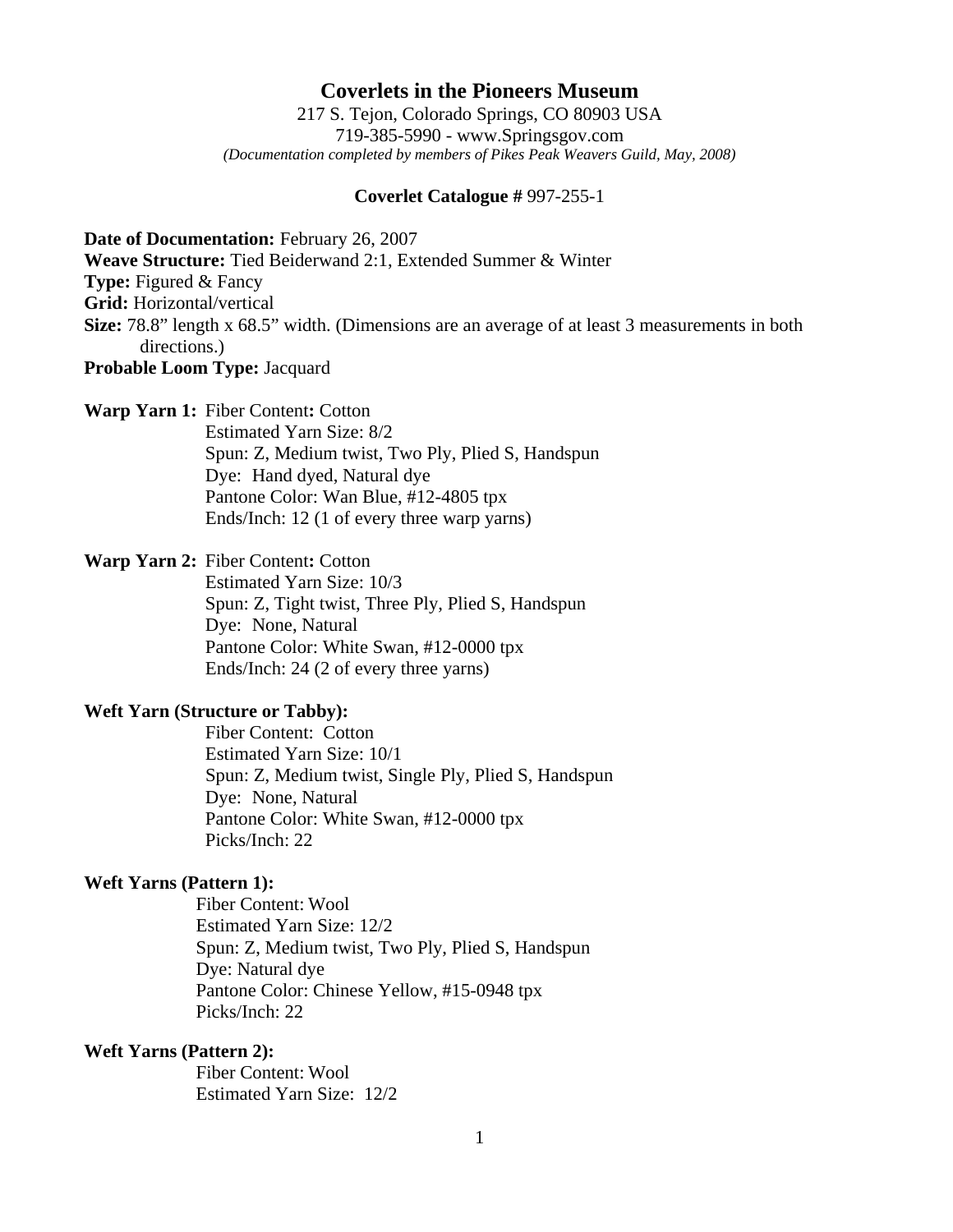Spun: Z, Medium twist, Two Ply, Plied S, Handspun Dye: Natural dye Pantone Color: Baked Apple, #18-1648 tpx Picks/Inch: 22

### **Weft Yarns (Pattern 3):**

 Fiber Content: Wool Estimated Yarn Size: 12/2 Spun: Z, Medium twist, Two Ply, Plied S, Handspun Dye: Natural dye Pantone Color: Dark Denim, #19-4118 tpx Picks/Inch: 22

| Edge:             | Top is rolled hand sewn hem                                                   |
|-------------------|-------------------------------------------------------------------------------|
| <b>Border:</b>    | Integrated, building motifs on sides, tree motifs on bottom                   |
| <b>Weaving:</b>   | Pattern squared: Yes                                                          |
|                   | Borders mitered: No                                                           |
|                   | Threading errors: No                                                          |
|                   | Treadling errors: No                                                          |
|                   | Even beat: Yes                                                                |
|                   | Panels match: Yes, hand sewn, stretched along center seam                     |
| <b>Condition:</b> | Shows much wear; holes and stains in all quadrants, mended in three quadrants |

**Date Received by museum**: December 13, 1997, Gift

**Estimated Value upon receipt:** \$1,000 **Donor:** Ms. Jo Ann W. Ireton **Street Address:** 1430 Chartwell View **City:** Colorado Springs **State:** Colorado 80906 **County:** El Paso County

**Weaver:** Unknown **Inscription:** Eagle in corner with Ohio, Knox County, 1840 **Museum Note:** (includes history prior to museum ownership and other information in museum files):

 "Bedspread, coverlet, woven, blue and gold stripes, white designs, design, buildings birds, inscriptions, stitched, 'Knox County Ohio 1840'"

 "Passed down through donor's mother's family; maiden name Brann, great grandmother's name Hurst"

"Edges frayed and at join between pieces; worn spots and holes"

### **For further information on the weaver or coverlets with similar motifs or design features see:**

 Anderson, C.S. *American Coverlets and Their Weavers: Coverlets from the Collection of Foster & Muriel McCarl*. Williamsburg, VA: Colonial Williamsburg Foundation. 2002. ISBN 0-87935- 215-9. p. 128.

 Montgomery, P. *Indiana Coverlet Weavers and Their Coverlets*. Indianapolis: Hoosier Heritage Press. 1974. Plate 5.